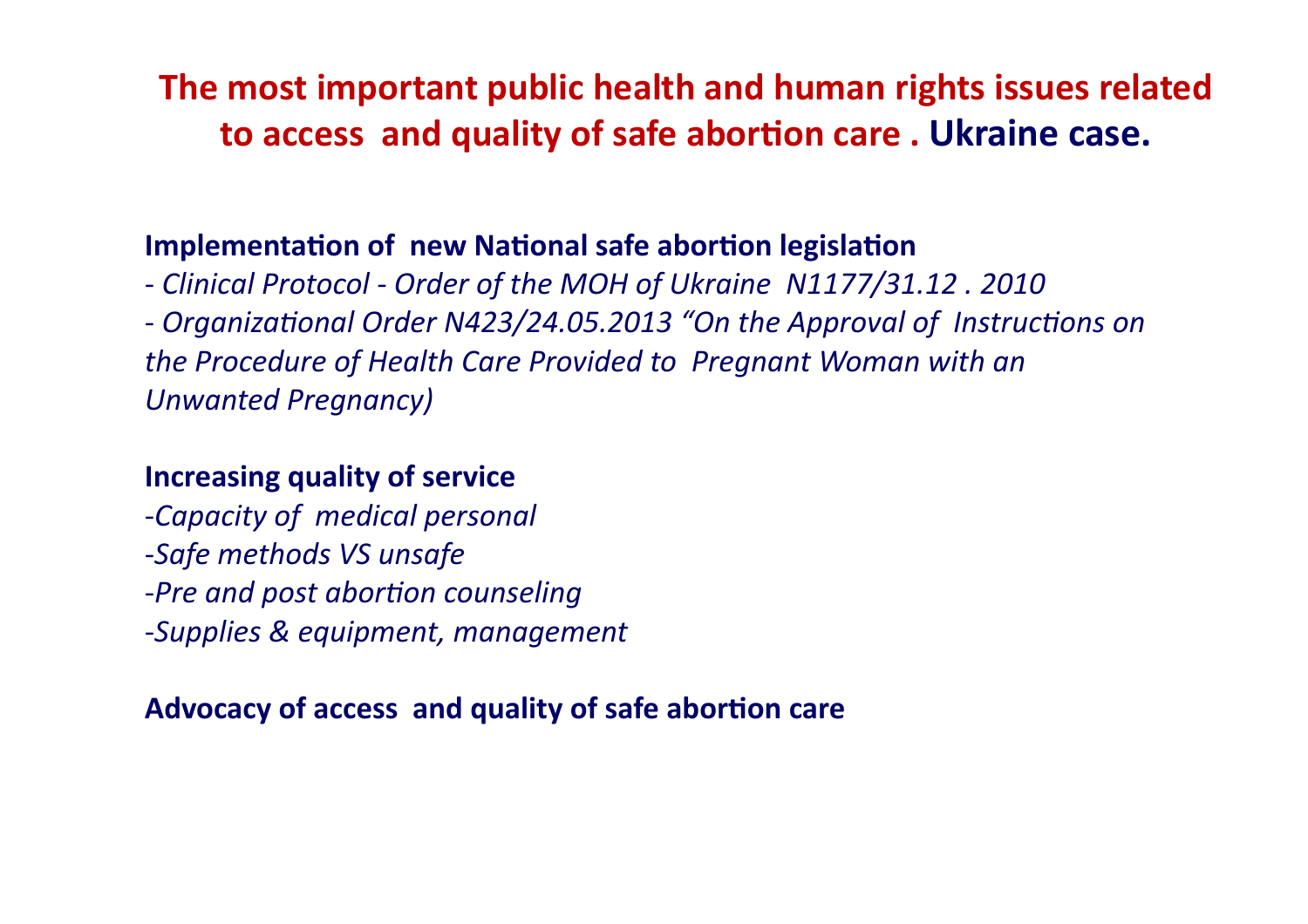## How and why did you get WHO involved in your efforts to strengthen policies and programmes related to safe abortion? Ukraine case.

2007 - 2008 Strategic assessment of questions, policy, programmes and researches "Abortions and Contraception in Ukraine"

- -Report and Recommendations
- 2009 2011 Project Comprehensive care of unwanted pregnancies I phase MOH/WHO/WHFP funded by SDC (3 pilot regions)
- -National legislation
- -Quality of services improvement (professional education, model clinics)
- -Communication Strategy Development
- 2011 2014 Project Comprehensive care of unwanted pregnancies II phase MOH/WHO/WHFP funded by SDC (5 pilot regions)
- -National legislation
- -Safe abortion Manual and Programmes for Medical University
- -Abortion care Second trimester
- -Scaling up Strategy implementation